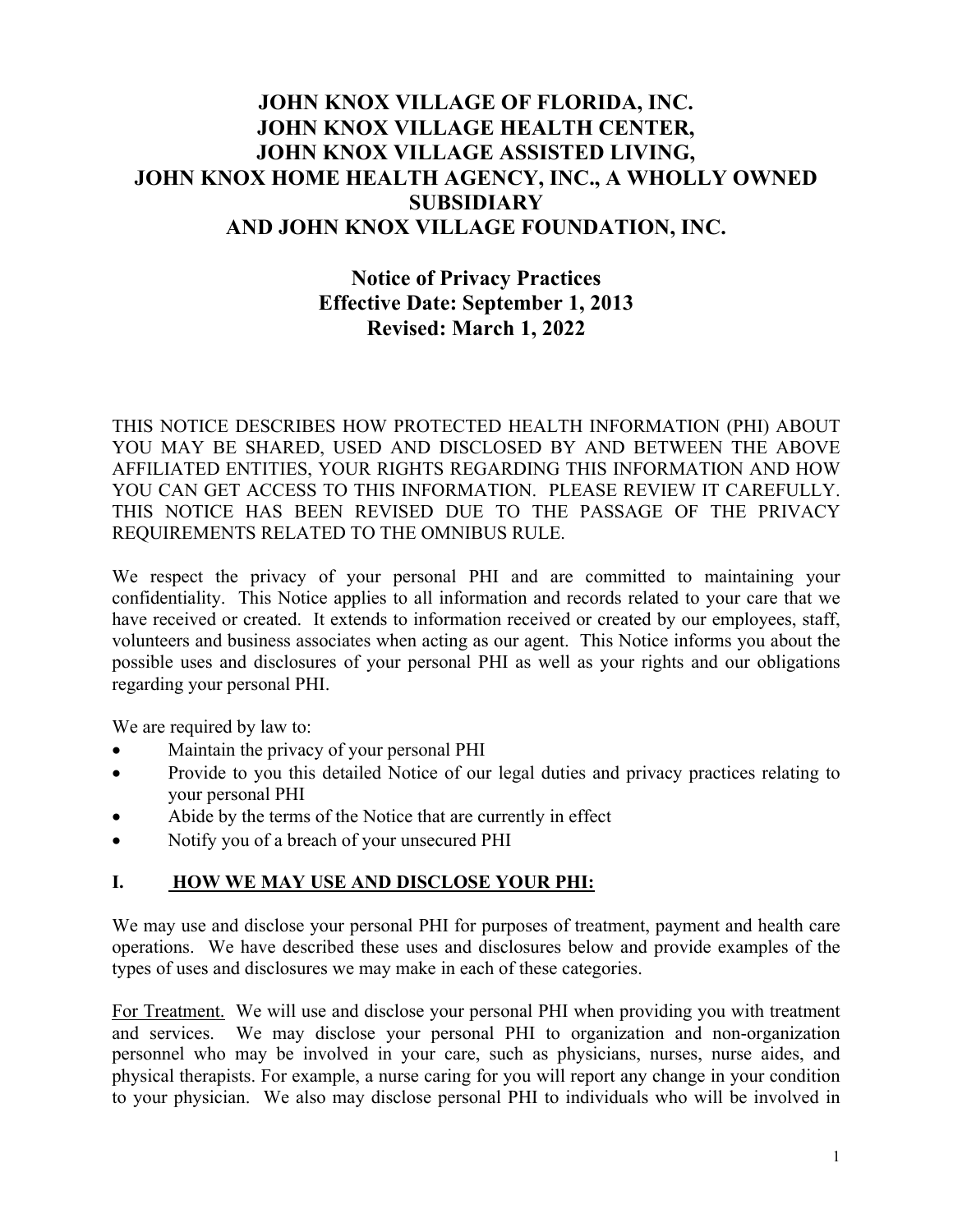your care after you leave the organization. Authorization is required for release of psychotherapy notes.

For Payment. We may use and disclose your personal PHI so that we can bill and receive payment for the treatment and services you receive from the organization. For billing and payment purposes, we may disclose your personal PHI to your representative, insurance or managed care company, Medicare, Medicaid or another third party payer. For example, we may contact Medicare or your health plan to confirm your coverage or to request prior approval for a proposed treatment or service.

For Health Care Operations. We may use and disclose your personal PHI for organization operations. These uses and disclosures are necessary to manage the organization and to monitor our quality of care. For example, we may use your personal PHI to evaluate our organization's services, including the performance of our staff.

For Services by Business Associates. There are some services that are provided through contracts with Business Associates or Agents. Examples include our accountants, consultants and attorneys. When these services are performed, we may release your personal PHI to them so that they can perform the job we've asked them to do. However; we require them to appropriately safeguard your information as well.

Village/Organization Directory. Unless you object, we will include certain limited personal PHI about you in our village/organization directory. This information may include your name, your location, and your general condition. Our directory does not include specific medical information about you. We may release information in our directory to people who ask for you by name. We may provide the directory information to any member of the clergy. You may opt out of the directory at any time by contacting the Privacy Officer.

Individuals Involved in Your Care or Payment for Your Care. Unless you object, we may disclose your personal PHI to a family member, personal representative or close personal friend, including clergy, who is involved in your care, including those listed as your emergency contacts, personal representative or another person involved in your care of your location and general condition including leaving a message such as on an answering machine for the number provided.

Disaster Relief. We may disclose your personal PHI to an organization assisting in a disaster relief effort.

As Required By Law. We will disclose your personal PHI when required by law to do so.

Public Health Activities. We may disclose your personal PHI for public health activities. These activities may include, for example:

- Reporting to a public health or other government authority for preventing or controlling disease, injury or disability, or reporting abuse or neglect;
- Reporting to the federal Food and Drug Administration (FDA) concerning adverse events or problems with products for tracking products in certain circumstances, to enable product recalls or to comply with other FDA requirements;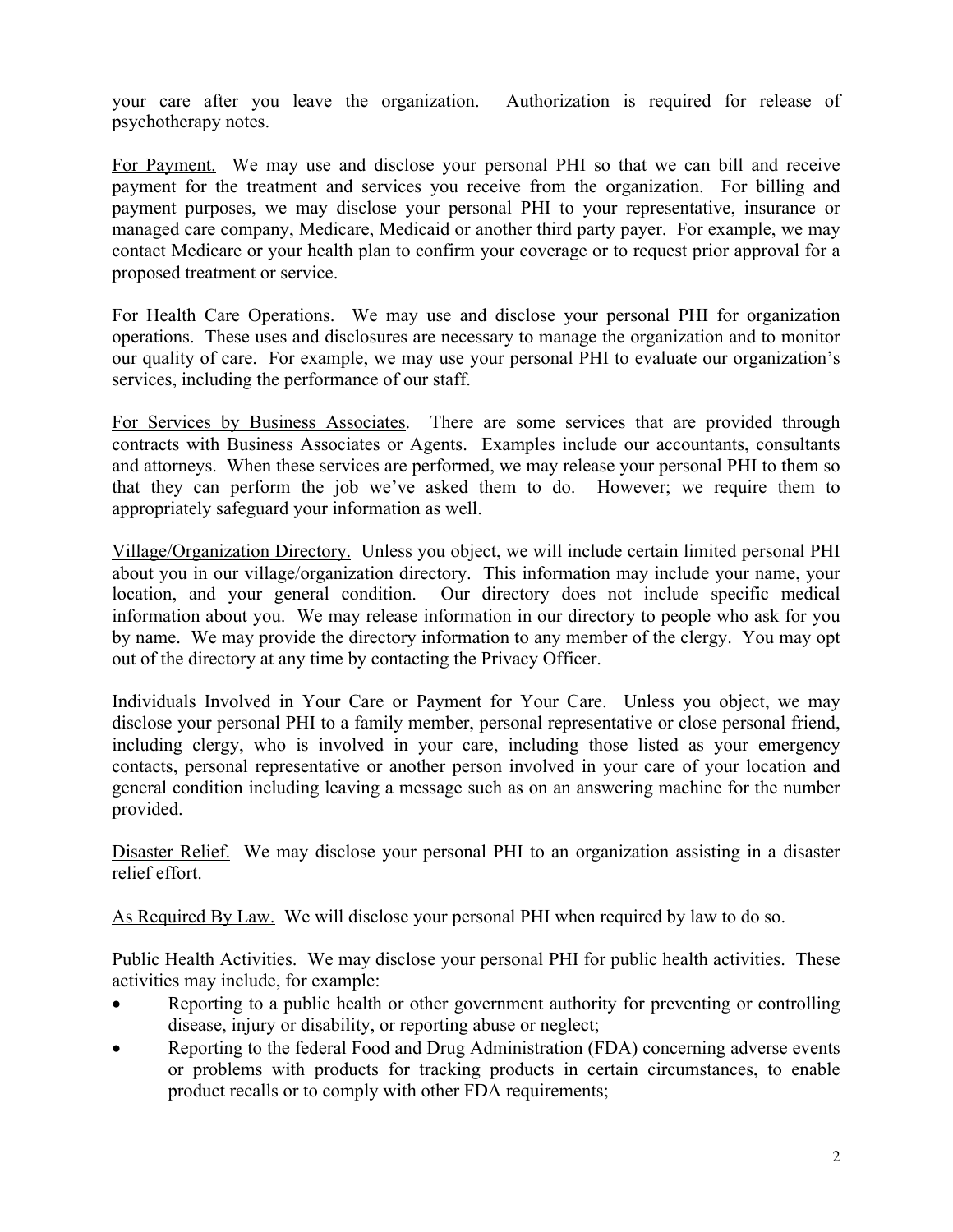- To notify a person who may have been exposed to a communicable disease or may otherwise be at risk of contracting or spreading a disease or condition; or
- For certain purposes involving workplace illness or injuries.

Reporting Victims of Abuse, Neglect or Domestic Violence. If we believe that you have been a victim of abuse, neglect or domestic violence, we may use and disclose your personal PHI to notify a government authority if required or authorized by law or if you agree to the report.

Health Oversight Activities. We may disclose your personal PHI to a health oversight agency for oversight activities authorized by law. These may include, for example, audits, investigations, inspections and licensure actions or other legal proceedings. These activities are necessary for government oversight of the health care system, government payment or regulatory programs, and compliance with civil rights laws.

Judicial and Administrative Proceedings. We may disclose your personal PHI in response to a court or administrative order. We also may disclose information in response to a subpoena, discovery request, or other lawful process; efforts must be made to contact you about the request or to obtain an order or agreement protecting the information.

Law Enforcement. We may disclose your personal PHI for certain law enforcement purposes, including:

- As required by law to comply with reporting requirements;
- To comply with a court order, warrant, subpoena, summons, investigative demand or similar legal process;
- To identify or locate a suspect, fugitive, material witness, or missing person;
- When information is requested about the victim of a crime if the individual agrees or under other limited circumstances;
- To report information about a suspicious death;
- To report information about criminal conduct occurring at the organization;
- To report information in emergency circumstances about a crime; or
- Where necessary to identify or apprehend an individual in relation to a violent crime or an escape from lawful custody.
- To law enforcement if you are an inmate in a correctional institute or under the custody of law enforcement.

Research. We may allow personal PHI of residents from our own organization to be used or disclosed for research purposes provided that the researcher adheres to certain privacy protections. We may remove information that identifies you and use it to study health care and delivery without learning who the specific residents are. Your personal PHI may be used for research purposes only if the researcher is collecting information in preparing a research proposal, if the research occurs after your death, or if you authorize the use or disclosure.

Coroners, Medical Examiners, Funeral Directors, Organ Procurement Organizations. We may release your personal PHI to a coroner, medical examiner, and funeral director or, if you are an organ donor, to an organization involved in the donation of organs and tissue.

Decedent Information; PHI will be released after your death as per your wishes prior to death. HIPAA no longer applies fifty years after your death.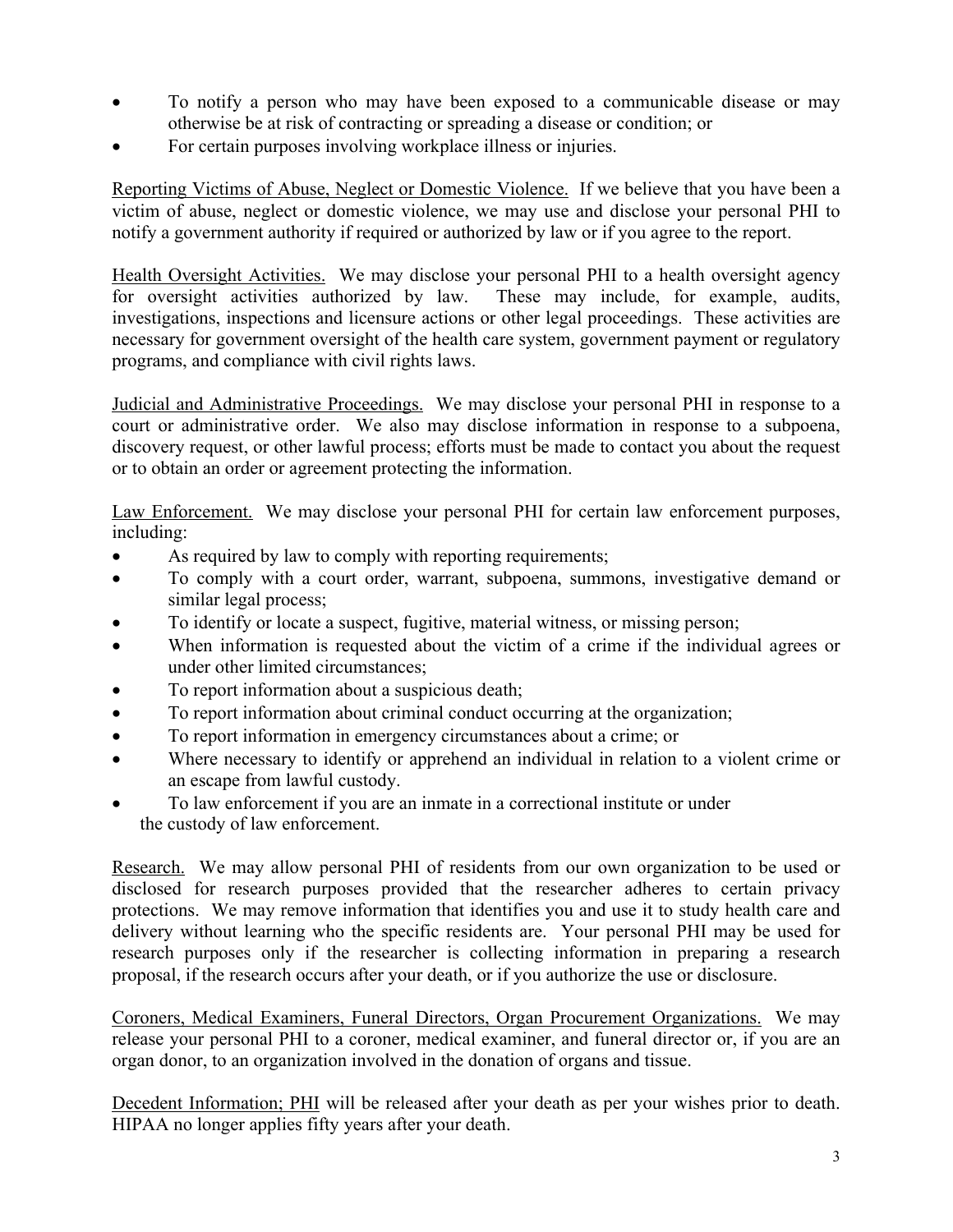To Avert a Serious Threat to Health or Safety. We may use and disclose your personal PHI when necessary to prevent a serious threat to your health or safety or the health or safety of the public or another person. However, any disclosure would be made only to someone able to help prevent the threat.

Military and Veterans. If you are a member of the armed forces, we may use and disclose your personal PHI as required by military command authorities. We may also use and disclose personal PHI about foreign military personnel as required by the appropriate foreign military authority.

Workers' Compensation. We may use or disclose your personal PHI to comply with laws relating to workers' compensation or similar programs.

National Security and Intelligence Activities: Protective Services for the President and Others. We may disclose personal PHI to authorized federal officials conducting national security and intelligence activities or as needed to provide protection to the President of the United States, certain other persons or foreign heads of states or to conduct certain special investigations.

Secretary. We may disclose PHI to the Secretary of Health and Human Services if requested.

Fundraising Activities. We may use certain personal PHI to contact you in an effort to raise money and for operations. We may disclose personal PHI to a foundation related to the organization so that the foundation may contact you in raising money for the organization. In doing so, we would only release contact information, such as your name, address and phone number. You have the right to opt out of receiving such communication. To arrange to do so, contact Fran Murphy, CCO via telephone at 954-784-4798 or in person or by mail at 651 Village Drive, Pompano Beach, Florida, 33060.

Appointment Reminders/Benefits and Services*.* We may contact you to provide appointment reminders, information about treatment alternatives or other health related benefits and services that may be of interest to you.

#### **II. WITH YOUR PRIOR WRITTEN AUTHORIZATION, WE MAY USE AND DISCLOSE PERSONAL PHI ABOUT YOU FOR OTHER SPECIFIC DAILY OPERATIONS PURPOSES. THE FOLLOWING ARE EXAMPLES OF THESE USES.**

Wall Directory Boards in Assisted Living: If you sign an authorization allowing us to do so, your name, location, telephone number and Email address will be placed on the wall directory in the Assisted Living lobby while you are residing there to facilitate staff, residents, friends and relatives in finding you.

Hospital List If you sign an authorization allowing us to do so, your name will be placed on the hospital list (sometimes called Daily Census) when applicable. This list is posted daily in common areas and on our internal television station. It indicates permanent and temporary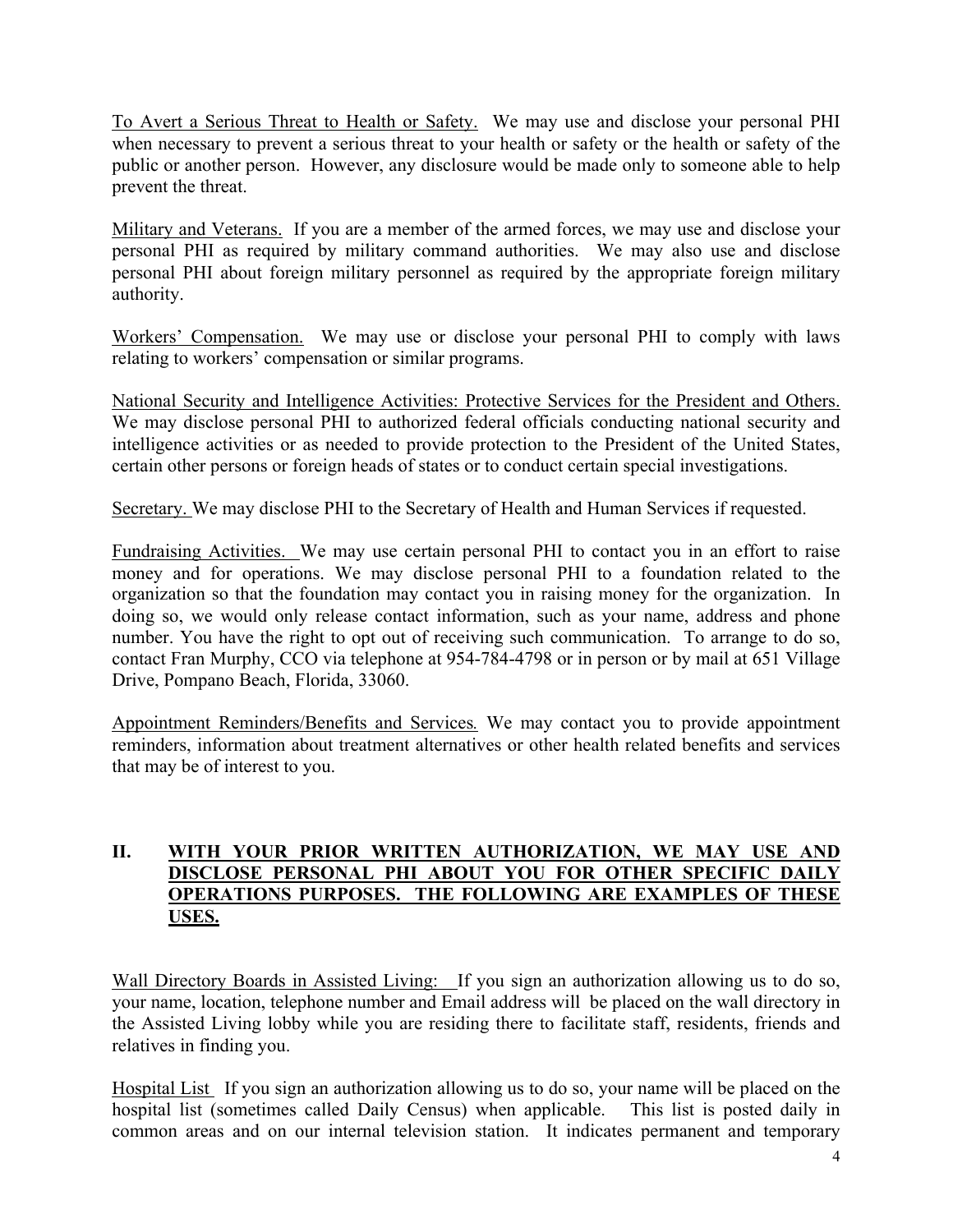transfers to and from hospitals, the Health Center, Assisted Living and Independent living. This list also includes residents that have expired, new move-ins with birthday (minus the year) and phone number so residents can update their directory. Admissions to specific types of hospitals such as psychiatric hospitals will not be included.

Photo Activities: If you sign an authorization allowing us to do so, resident photos/videos of you may be taken during various social events and may be posted in various publications, on Bulletin Boards, John Knox Village websites and social media sites. Photos are posted along with death notices on Bulletin Boards for resident viewing and identification purposes.

#### Death Notices and Memorial Notices

If you sign an authorization allowing us to do so, death and memorial notices will be posted in various locations, publications and media such as our internal television system throughout the Village to notify residents of deaths of neighbors and friends and times of memorial services.

#### Birthdays

If you sign an authorization allowing us to do so, your birthday will be posted in the form of a birthday list on our internal television system and in JKV publications or other media such as our website and social media sites so staff and residents can remember them. Year of birth is not published.

#### **III. YOUR AUTHORIZATION IS REQUIRED FOR OTHER USES OF PERSONAL HEALTH INFORMATION**

We will use and disclose personal health information (other than as described in this Notice or required by law) only with your written Authorization. You may revoke your Authorization to use or disclose personal health information in writing, at any time. If you revoke your Authorization, we will no longer use or disclose your personal health information for the purposes covered by the Authorization, except where we have already relied on the Authorization.

### **IV. YOUR RIGHTS REGARDING YOUR PERSONAL HEALTH INFORMATION**

You have the following rights regarding your personal health information at the organization:

Right to Request Restrictions. You have the right to request restrictions on our use or disclosure of your personal health information for treatment, payment or health care operations. You also have the right to restrict the personal health information we disclose about you to a family member, friend or other person who is involved in your care of the payment for your care. We are not required to agree to your requested restriction (except that while you are competent you may restrict disclosures to family members or friends). If we do agree to accept your requested restriction, we will comply with your request except as needed to provide you emergency treatment.

Right to Restrictions for Disclosure for Out of Pocket Payment. We must agree to requests for restriction of providing personal PHI to a health plan for payment of health care operation, item or services for which you have paid for out of pocket in full. This information can only be released with written authorization.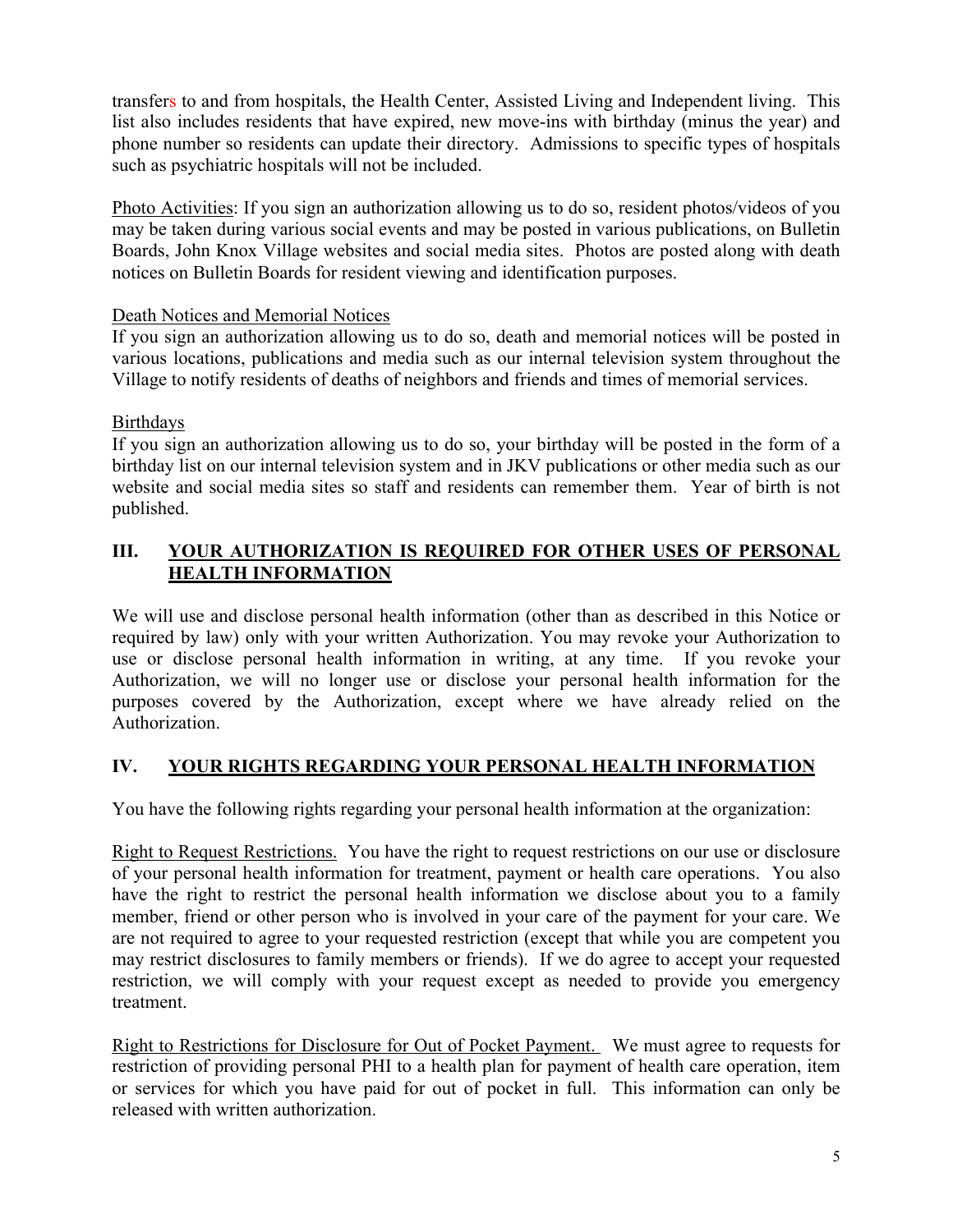Rights Regarding Use and Disclosure of Genetic Information for Underwriting; The organization is prohibited from using or disclosing genetic information other than for long term care policies. This does not include the presence of an actual disease.

Right of Access to Personal Health Information. You have the right to inspect and obtain a copy of your medical or billing records or other written information that may be used to make decisions about your care, subject to some limited exceptions. We may charge you for our costs in copying and mailing your requested information.

We may deny your request to inspect or receive copies in certain limited circumstances. If you are denied access to personal health information, in some cases you will have a right to request review of the denial. A licensed health care professional designated by the organization who did not participate in the decision to deny would perform this review.

Rights Regarding Psychotherapy Notes; Authorization is required for the use and disclosure of psychotherapy notes.

Rights Regarding Marketing/Sale of PHI; Uses and disclosure for marketing purposes and uses that constitute a sale of PHI require an individual's authorization.

Right to Receive an Electronic Copy of Personal PHI. You have the right to receive an electronic copy of personal PHI if that is the format in which the information is stored.

Right to Request Amendment. You have the right to request the organization amend any personal health information maintained by the organization for as long as the information is kept by or for the organization. You request must be made in writing and must state the reason for the requested amendment. Both old and new information will be kept.

We may deny your request for amendment if the information:

- Was not created by the organization, unless the originator of the information is no longer available to act on your request;
- Is not part of the personal health information maintained by or for the organization;
- Is not part of the information to which you have a right of access or,
- Is already accurate and complete, as determined by the organization.

If we deny your request for amendment, we will give you a written denial including the reasons for the denial and the right to submit a written statement disagreeing with the denial.

Right to an Accounting of Disclosures. You have the right to request an "accounting" of our disclosures of your personal health information. This is a listing of certain disclosures of your personal health information made by the organization or by others on our behalf, but does not include disclosures for treatment, payment and health care operations or certain other exceptions.

To request an accounting of disclosures, you must submit a request in writing, stating a time period beginning that is within six years from the date of your request. An accounting will include, if requested: the disclosure date; the name of the person or entity that received the information and address, if known; a brief description of the information disclosed; a brief statement of the purpose of the disclosure or a copy of the authorization or request; or certain